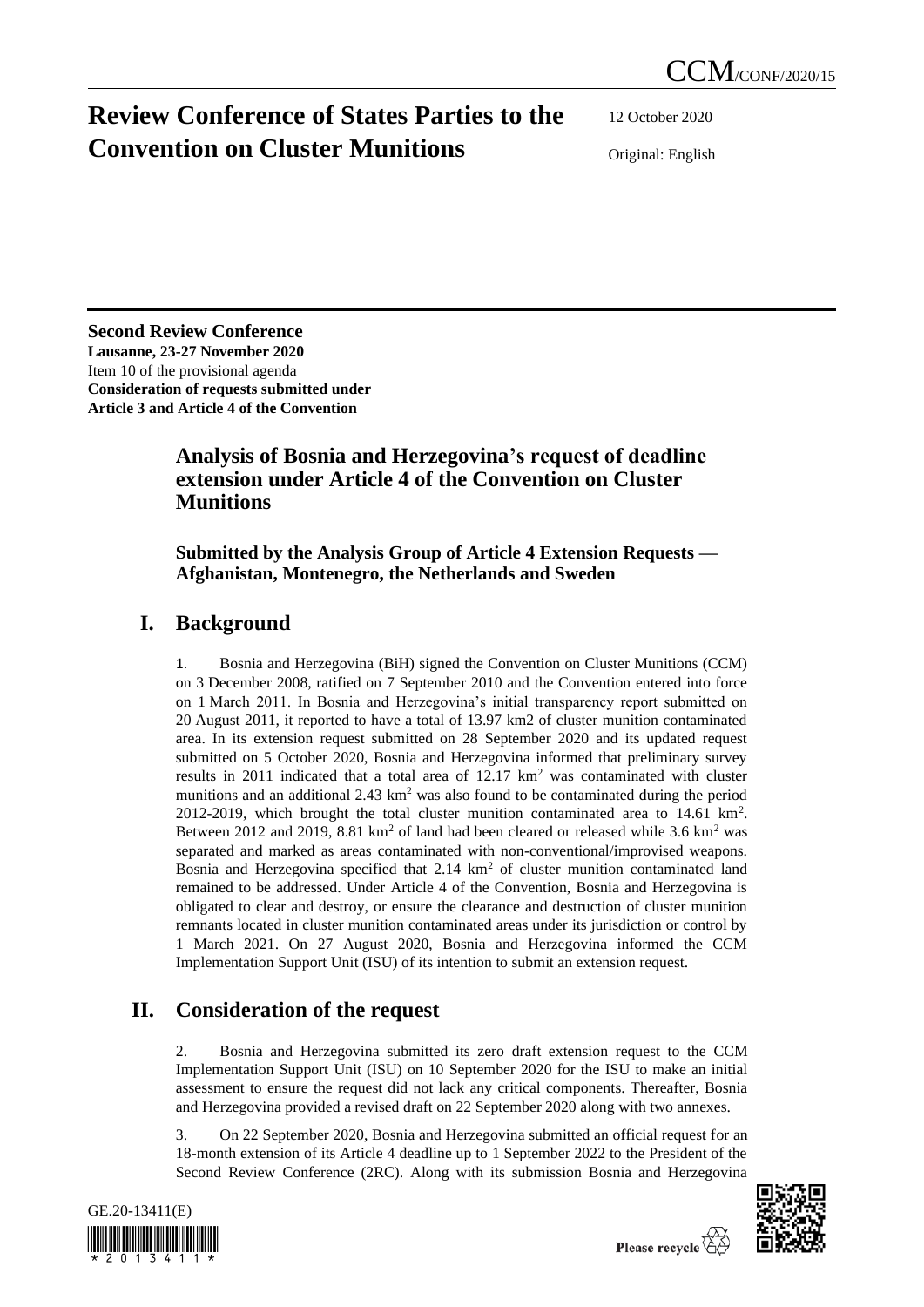provided its Mine Action Strategy 2018-2025, a chapter on how clearance and technical survey of areas contaminated with unexploded cluster munitions are conducted, and its cluster munition clearance and land release work plan during the extension period as accompanying annexes for consideration. On behalf of the 2RC President, the ISU informed States Parties to the Convention on the same day that Bosnia and Herzegovina had submitted its extension request and made it available on the CCM website.

The Analysis Group invited representatives of the Cluster Munition Coalition (CMC), International Committee of the Red Cross (ICRC) and the Geneva International Centre for Humanitarian Demining (GICHD) to a meeting on 28 September 2020 to join them in considering the request. In order to ensure a uniform approach to all requests, the Analysis Group used the *Methodology for requests of deadline extensions under Articles 3 and 4 of the Convention on Cluster Munitions* (CCM/MSP/2019/12) that was adopted at the 9 th Meeting of States Parties (9MSP) to analyse Bosnia and Herzegovina's extension request.

5. Following that meeting, on 1 October 2020, the Analysis Group requested additional information from Bosnia and Herzegovina to facilitate the analysis of its request. On 5 October 2020, Bosnia and Herzegovina submitted an updated extension request that took into account the comments and observations made by the Analysis Group. Additionally, on 6 October 2020, Bosnia and Herzegovina provided a detailed response to the questions posed by the Analysis Group. The documents have both been made available on the Convention's website. The Analysis Group met on 7 October 2020 to consider the updated extension request and the supplementary information provided by Bosnia and Herzegovina.

6. Bosnia and Herzegovina's extension request indicates that its contamination with cluster munitions, landmines and other unexploded ordnance (UXO) occurred during the Bosnian War between 1992 and 1995. Since 2011, the Bosnia and Herzegovina Mine Action Center (BHMAC) had partnered with Norwegian People's Aid (NPA) to conduct a non-technical survey (NTS) to determine the scope of cluster munition contamination in the country. The request informs that preliminary survey results in 2011 revealed that a total of 12.17 km<sup>2</sup> covering 140 locations was contaminated with cluster munitions. During the period 2012 to 2019, an additional 2.43  $km^2$  in 35 other locations were also found to be contaminated, which made the total cluster munition contaminated area in Bosnia and Herzegovina amount to  $14.61 \text{ km}^2$ .

7. The request reports that clearance of cluster munition remnants and land release began in 2012. Between 2012 and 2019, a total of 8.81 km<sup>2</sup> of land had been cleared or released through technical survey (TS) or non-technical survey (NTS) and 2,799 cluster munitions destroyed. Furthermore, a total of  $3.6 \text{ km}^2$  had been separated out and identified as area contaminated with non-conventional/improvised weapons which do not fall under the scope of the CCM as was clarified by the CCM Coordinators for Clearance and Risk Reduction Education in 2018. The request further specifies that  $2.14 \text{ km}^2$  of cluster munition contaminated land remained to be addressed, which would require Bosnia and Herzegovina convertible mark (BAM) 4.5 million (approximately EUR 2.3 million).

8. The request indicates that Bosnia and Herzegovina had previously aimed to complete the clearance of cluster munition contaminated areas and destruction of cluster munition remnants by its deadline of 1 March 2021. However, some challenges had arisen during the previous months that had impeded its ability to fulfil its obligations under Article 4 within the ten-year deadline. COVID-19 restrictions had severely interrupted demining activity between March and June 2020, which significantly reduced the overall productivity of the demining season that normally begins on 1 March every year, in line with the climate conditions of the country. Additionally, there was a six-month deferral in the appointment of new members of the Demining Commission, the body responsible for mine action activities. This led to a delay in renewing the accreditation of demining organizations, which in turn prevented clearance operations from being carried out at full capacity for a period of time. The request informs that since the appointment of the Demining Commission on 30 April 2020, the necessary accreditations have been provided and demining work has resumed as of mid-2020. The request also mentions a particular problem in the municipality of Han Pijesak where depleted uranium (DU) contamination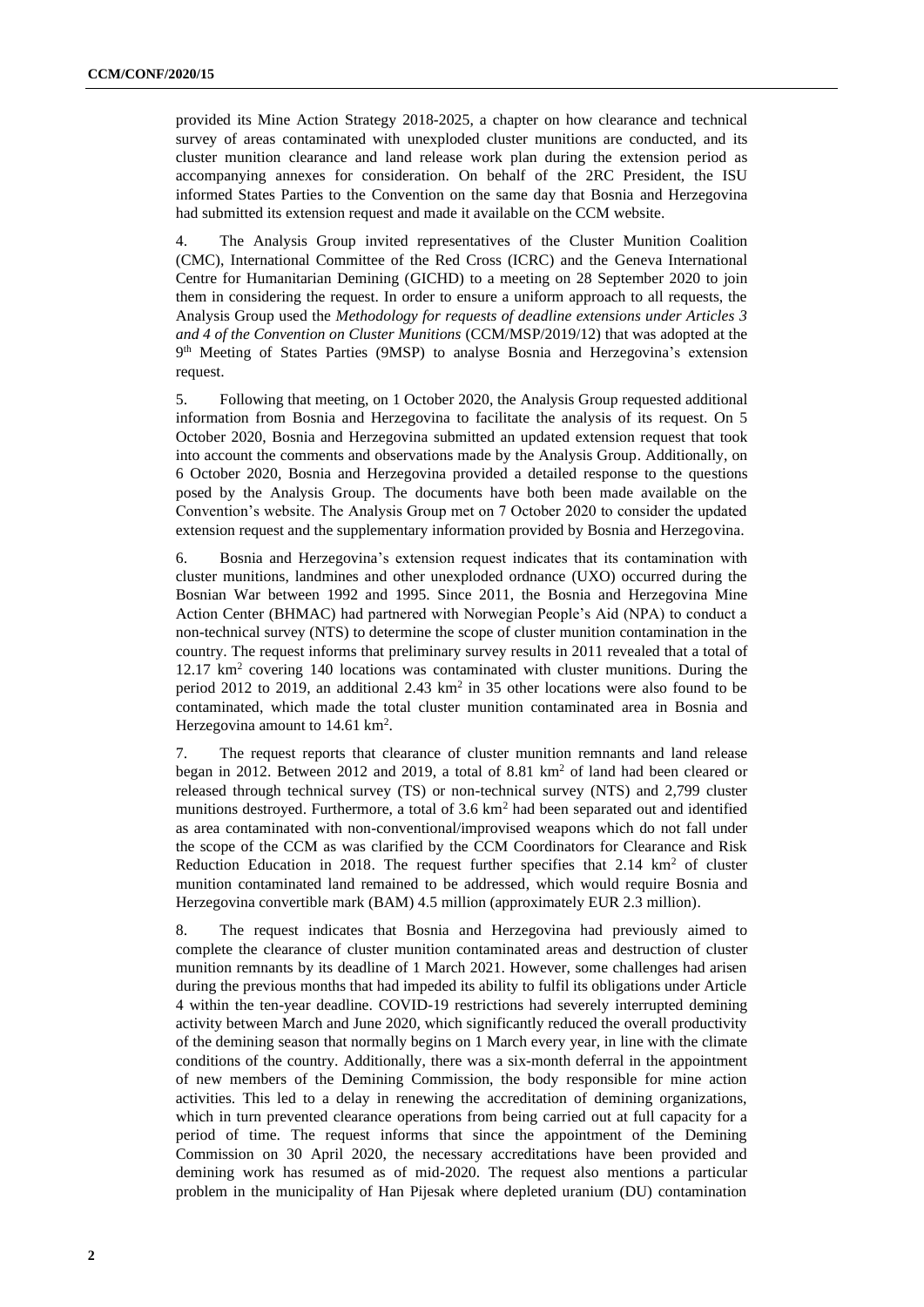exists along with cluster munition remnants. The DU pollutant poses a health threat to the local population as well as to demining operators in the vicinity.

9. The request reports that the average daily productivity per operator is 220  $m<sup>2</sup>$  on areas contaminated with only cluster munitions and  $60 \text{ m}^2$  on areas contaminated with both cluster munitions and mines, and that there are 12 operators working 342 days in 18 months on the first type of areas and 40 operators working 271 days on the second type. Based on this clearance rate and human resource capacity, Bosnia and Herzegovina expects clearance to be completed by 1 August 2022 and accounting and documentation to be finalized by 1 September 2022.

10. The request further indicates that Bosnia and Herzegovina intends to continue clearance and cluster munition remnant destruction through its governmental bodies represented by the BiH Armed Forces and Civil Protection Units (Federal Administration of Civil Protection and Civil Protection of Republika Srpska) in cooperation with NPA. The request informs that NPA is the main entity assigned with actions of cluster munitions removal while a small part of the work is done by governmental organizations. It further states that the cooperation and coordination between governmental organizations and NPA as the key actors hold monthly meetings under the patronage of the BiH Mine Action Center to report on progress in cluster munition removal and planning further activities. In addition to holding these meetings, NPA and governmental organizations have signed a Memorandum of Understanding. The request further informs that the assessed amount required of BAM 4.5 million will be provided by state budget and donor funds, which Bosnia and Herzegovina assures to be secure in its response to the Analysis Group on 6 October 2020. Moreover, its Mine Action Strategy 2018–2025 provided as Annex 1 lists the international donors that have supported its mine action programmes and its strategy to maintain current donors' interest as well as to attract new ones.

#### **III. Conclusions**

11. The Analysis Group notes with regret the late submission of the extension request of Bosnia and Herzegovina. The Analysis Group acknowledges that Bosnia and Herzegovina had previously been on track to fulfil its obligation under Article 4 of the Convention by the deadline of 1 March 2021.

12. The Analysis Group notes with appreciation the commitment of Bosnia and Herzegovina in allocating public funds toward clearance of cluster munition contaminated areas. Furthermore, the Analysis Group welcomes that Bosnia and Herzegovina has reported to have been able to secure the necessary national and international funding to implement the work plan.

13. The Analysis Group notes that the work plan presented by Bosnia and Herzegovina appears to be realistic, workable and could be monitored. The Analysis Group notes with appreciation that the projected clearance duration is realistic and ensures that the requested extension period does not exceed the time strictly necessary for Bosnia and Herzegovina to comply with its obligations.

14. The Analysis Group also takes notes of the mixed contamination by depleted uranium and cluster munitions in the municipality of Han Pijesak, along with other factors such as adverse climate conditions.

15. Furthermore, the Analysis Group notes that a total of  $3.6 \text{ km}^2$  had been separated out and identified as area contaminated with non-conventional/improvised weapons which do not fall under the scope of the CCM.

16. The Analysis Group notes with appreciation that Bosnia and Herzegovina has provided information to demonstrate that methodologies utilized are in compliance with international standards including IMAS. The Group further acknowledges that Bosnia and Herzegovina has continued to support cluster munition victims in accordance with Article 5 of the Convention, to provide risk education to affected population groups and to mark areas contaminated with cluster munitions to prevent further casualties.